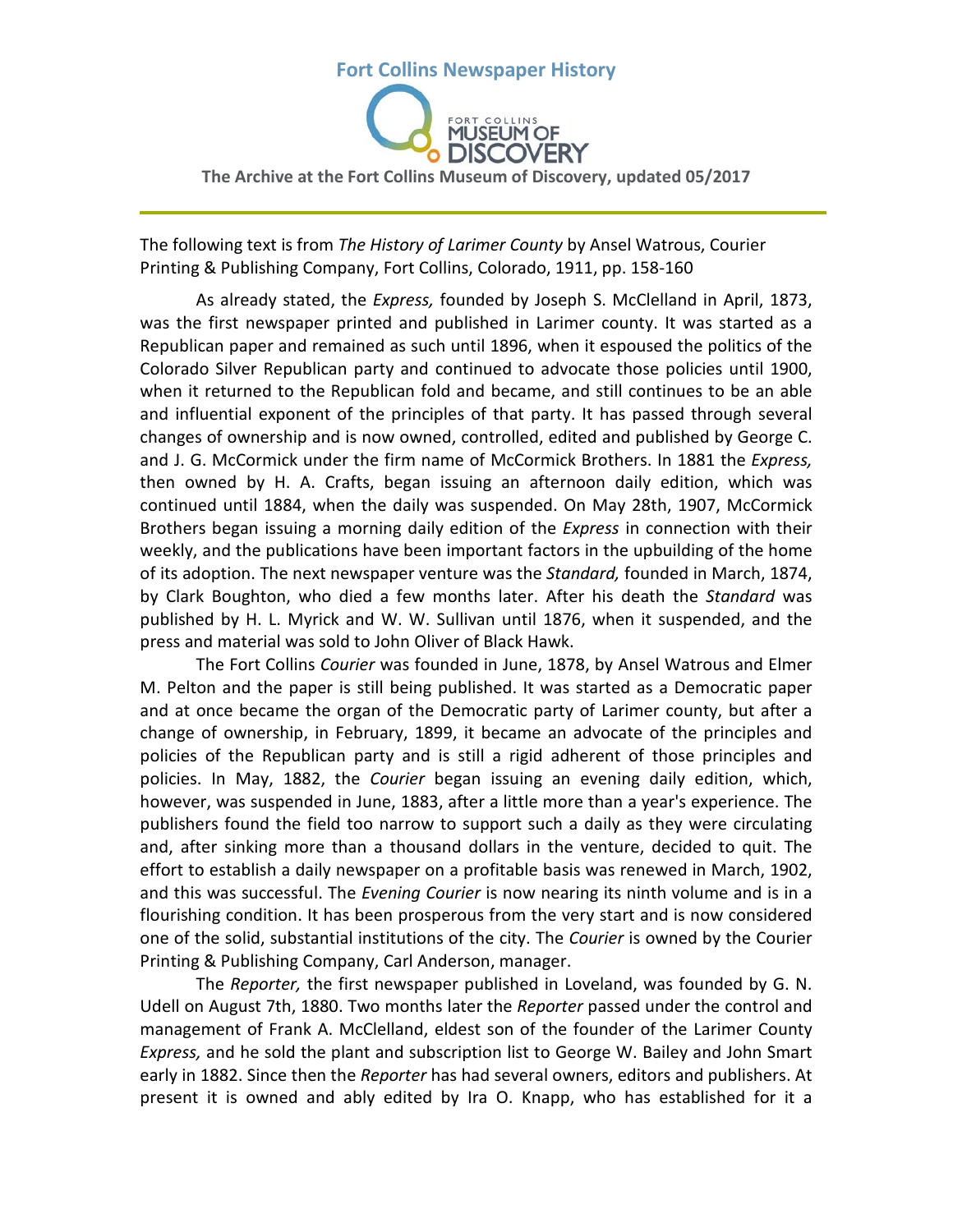

#### **The Archive at the Fort Collins Museum of Discovery, updated 05/2017**

reputation for reliability and a high regard for the right in all things, as well as in the manner of dealing with all subjects treated in its columns, which has given the *Reporter*  a high standing among the best people of the county. The *Reporter* is Republican in politics.

The Loveland *Leader* was started in 1883 by Horace P. Crafts, who discontinued its publication after a few months' experience in a field already well filled.

In 1885 S. W. Teagarden started the Larimer Count *Bee* in Fort Collins. Two years later the *Bee* disappeared from the Fort Collins newspaper field. It was Republican in politics and was started for the purpose of driving the *Express* to the wall, but failed in its mission. Then came two other newspaper ventures, which had short but ill-fared lives. The Larimer County *Republican* started, in 1889 and the Fort Collins *Gazette,* which made its appearance in 1892. They came upon the stage of action to "fill a long felt want" and that want proved to be a newspaper grave. The *Argus* was started in 1899, and after passing through several mutations and changes of owners and name finally became known as the Fort Collins *Review,* under which title it is still being published daily and weekly. The *Review* is the leading Democratic paper in the county. It is ably edited by Edward D. Foster and is published by the Review Publishing company. In 1903 the *Evening Star* appeared in the Fort Collins newspaper firmament under the editorial management of I. C. Bradley. It was small in size, but bright and snappy and its daily appearance was looked forward to with considerable interest for ten months, when it dropped below the horizon and passed out of sight.

Along sometime in the 90's, the exact date I am unable to give, Earl Harbaugh started the Loveland *Register,* which had a somewhat checkered career, finally passing off the stage of action in 1908. The Loveland *Herald,* Democratic, daily and weekly, was founded in 1907, and is still preaching the doctrines espoused and promulgated by Jefferson and Jackson in a sprightly and interesting manner. It has a large number of readers, an extra good advertising patronage and is steadily making money for its active, energetic and enterprising editor, Mark A. Ellison.

Two newspapers had their birth in Berthoud, the *Bulletin* and the *News,* only the first named surviving. The *Bulletin* is independent in politics and is a well edited and well managed local newspaper and is rendering excellent service in exploiting the resources, advantages and attractions of the Little Thompson valley, one of the richest and most prosperous agricultural sections of Colorado. J. S. Bailey is the name of the present editor and proprietor.

Though young in years, Wellington has given birth to two newspapers, the *News*  and the *Sun,* the latter alone surviving. The *Sun* has changed hands several times, but is now owned and conducted by John E. Pope, an experienced newspaper man and practical printer, who is serving his clientage ably and well. It was founded in 1907, and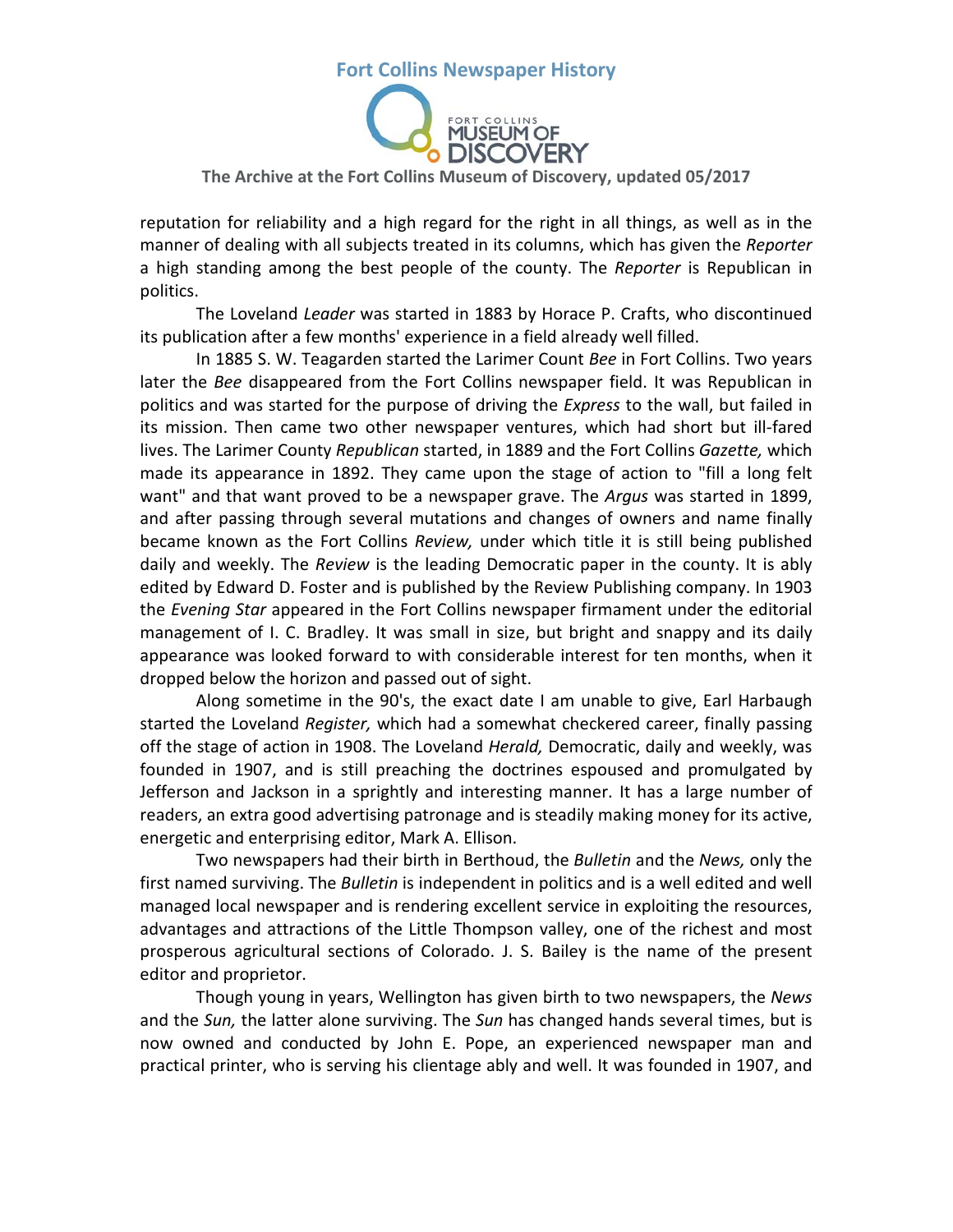

#### **The Archive at the Fort Collins Museum of Discovery, updated 05/2017**

has done much to advance the material, social and moral welfare of the far-famed Boxelder valley, of which Wellington is the commercial center.

In February, 1887, after Manhattan had become a booming mining camp with brilliant prospects, a newspaper called the *Prospector* was started to proclaim to the world the golden resources of its chosen home. The *Prospector* was published by the Manhattan Publishing company, of which Dr. M. A. Baker was president; I. R. Blevin, secretary, and F. A. McCarty, treasurer. The paper was short lived and passed out of existence within a year and the printing material was moved to Denver.

The following text is from Patricia Gallagher "A chronology of the city's chronicles: Competition, transition mark history of newspapers in Fort Collins" printed in *The Coloradoan* section "Crossroads-Past" on April 15, 1984.

"*The past has been reviewed; the future will always be yet to be written, the present is composed of the period which began in 1937 . . . a period which extends to today and which gradually will be displaced by the future. It must be the task of a future investigator to add the next chapter."*

So wrote James R. Miller late in 1965 at the end of a series of stories about newspapers in Fort Collins.

Indeed, the past had been reviewed. Miller, a former managing editor of *The Coloradoan*, wrote 17 stories outlining the history of newspapers in the city. The series represents the most comprehensive guide to *The Coloradoan*'s roots.

Those rots are deep. The paper's origins date back to 1873.

**April 26, 1873:** Joseph Simpson McClelland introduced the *Larimer County Express* to Fort Collins. Vol. 1 No. 1 of the *Express* was four pages long and included "Business Cards" (announcements of local businesses), a couple poems and a questionably humorous column called "Expressive."

The publisher promised to print "a newspaper ever on the side of Right, Truth and Justice, a foe to all monopoly."

McClelland set up shop in the 100 block of West Mountain Avenue on a free piece of land with \$500 worth of equipment. He charged a whopping \$2.50 for a year's subscription.

**June 29, 1878:** Ansel Watrous, a former local store clerk, founded the *Fort Collins Courier*, the first competitor for the *Express*. Forty years later, the papers would merge and become the *Fort Collins Express- Courier*, the forerunner of *The Coloradoan*.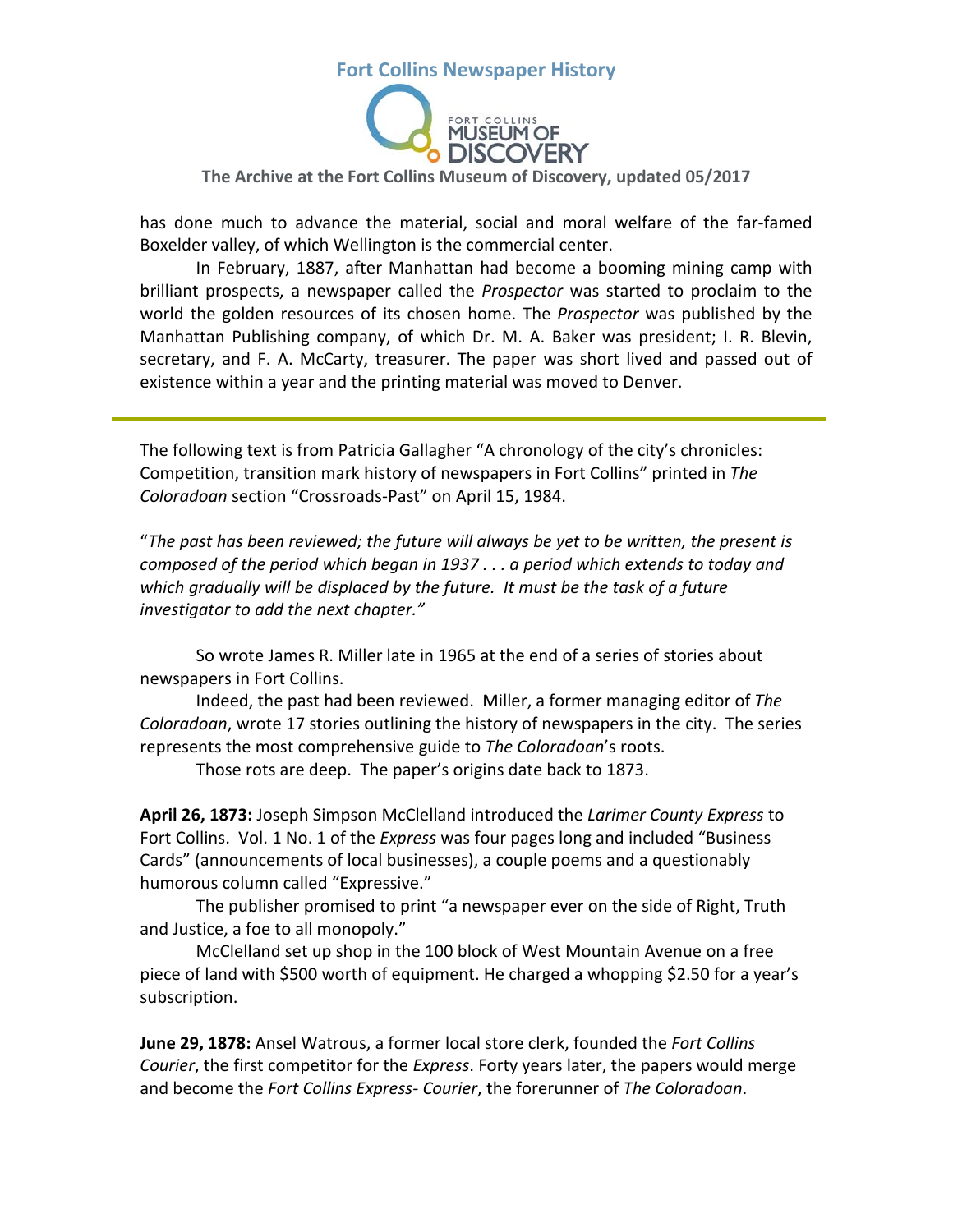

#### **The Archive at the Fort Collins Museum of Discovery, updated 05/2017**

The *Courier* would never achieve the financial stability that the *Express* would, according to Miller's account. The *Express* had the edge, he said, because it was first in town and because Watrous lacked business acumen.

What he may have lacked as a businessman, though, he recouped as a writer. He was noted for writing a history of Larimer County and for his 40 years as a newspaper editor and writer in Fort Collins.

**1880:** Henry A. Crafts bought the *Express* from McClelland and found seven years worth of paper stacked in the office. To clear the clutter, he set the stacks on fire and thereby destroyed evidence of the first seven years of journalism in Fort Collins.

**1899:** Carl Anderson and his sister, Mrs. Ralph (Maude) Goss, bought the *Courier*, and the paper soon began to yield a modest profit.

Both the *Courier* and the *Express* were weekly papers, although each had experimented with daily editions.

Anderson and his sister, for example, started publishing the *Courier* daily in 1902 at the request of an oil magnate. The magnate, Charles R. Page of Colorado Springs, wanted a daily paper for his daily advertisements. Page threatened to advertise with the *Express* if Anderson didn't fulfill his request.

Anderson introduced the *Evening Courier* on March 24, 1902. In 1916, he would sell it to Morris Emmerson.

**1906:** James McCormick, an Iowa newspaperman, bought a half interest in the *Express* and his brother George bought the other half of the paper nine months later.

They put out their first edition May 1, 1907, and less than one month later introduced the *Morning Express*, a daily to compete with the *Evening Courier*.

During the next decade, the paper continued to compete. But then in 1920, Emmerson sold the *Courier* to the McCormick brothers and Fort Collins soon became a one-paper town.

The papers retained their separate names, but the same stories – with new headlines – appeared in both. It was only when the papers' staffs were moved into the same building three years later that the first issue of the *Fort Collins Express-Courier* emerged.

It was circulated each weekday evening and Sunday mornings.

The *Express-Courier* and later the *Coloradoan* would continue to be produced at 145 E. Mountain Ave. for the next 50 years.

**March 30, 1928:** Alfred G. Hill and two associates bought The Express-Courier Publishing Co. Hill was the most aggressive newsman yet to assume the top position at a Fort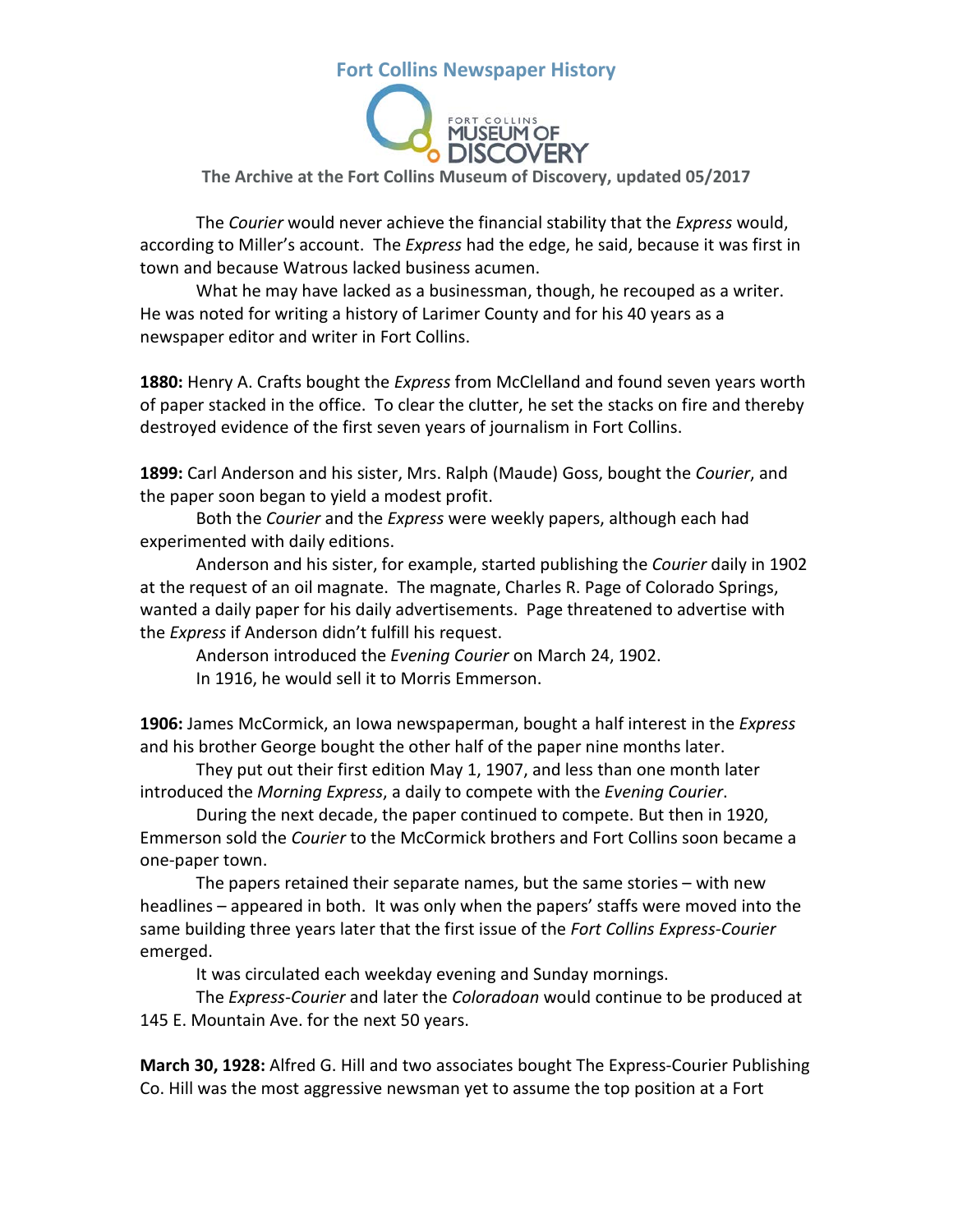

#### **The Archive at the Fort Collins Museum of Discovery, updated 05/2017**

Collins paper, according to Miller's series. He had a keen news sense, was a skilled ad man, and the news department flourished under his leadership, according to Miller's history.

**June 5, 1929:** A fire ignited in the basement of the newspaper building, spread to the upper level and eventually caused \$80,000 worth of damage. Major printing equipment was destroyed and much of the office equipment was badly damaged.

Newspaper staffers set up shop in other offices around the city and never missed a day of publication. The disaster became a point of pride with some. The ones who stayed began to refer to themselves as the B-Fers—before fire-ers.

Within two months, the *Express-Courier* staff was back in its own building. Ironically, 1929 was among the most financially successful of the seven years that Hill ran the paper. The next year would be even more successful.

**October 29, 1936:** Speidel Newspapers Inc. bought the *Express-Courier* and started running it Jan. 1, 1937. The company hired Earl V. Hitch as publisher. Five years later, on Sept. 1, 1942, Clyde Moffitt would assume that job.

**April 29, 1945:** The *Fort Collins Express-Courier* became the *Fort Collins Coloradoan*.

**December 20, 1976:** Speidel Newspapers merged with Gannett Co. Inc., one of the nation's largest newspaper companies.

**August 9, 1975:** *The Coloradoan* moved into its present building at 1212 Riverside Ave., as Richard Nixon announced his resignation as president of the United States. Despite the confusion of moving, the story made the paper.

**April 15, 1984:** The paper remains *The Coloradoan* and the building remains on Riverside Avenue. But the way the news is presented and produced is dramatically different. For an update on today's major Fort Collins daily newspaper, see the next edition of Crossroads.

The following text is from "Plethora of publications came and went" by Coloradoan staff printed in *The Coloradoan* section "Crossroads-Past" on April 15, 1984

Although the *Coloradoan* – and before it, its predecessor the *Express-Courier* – has always been considered the primary newspaper in Fort Collins, the city was not without other papers.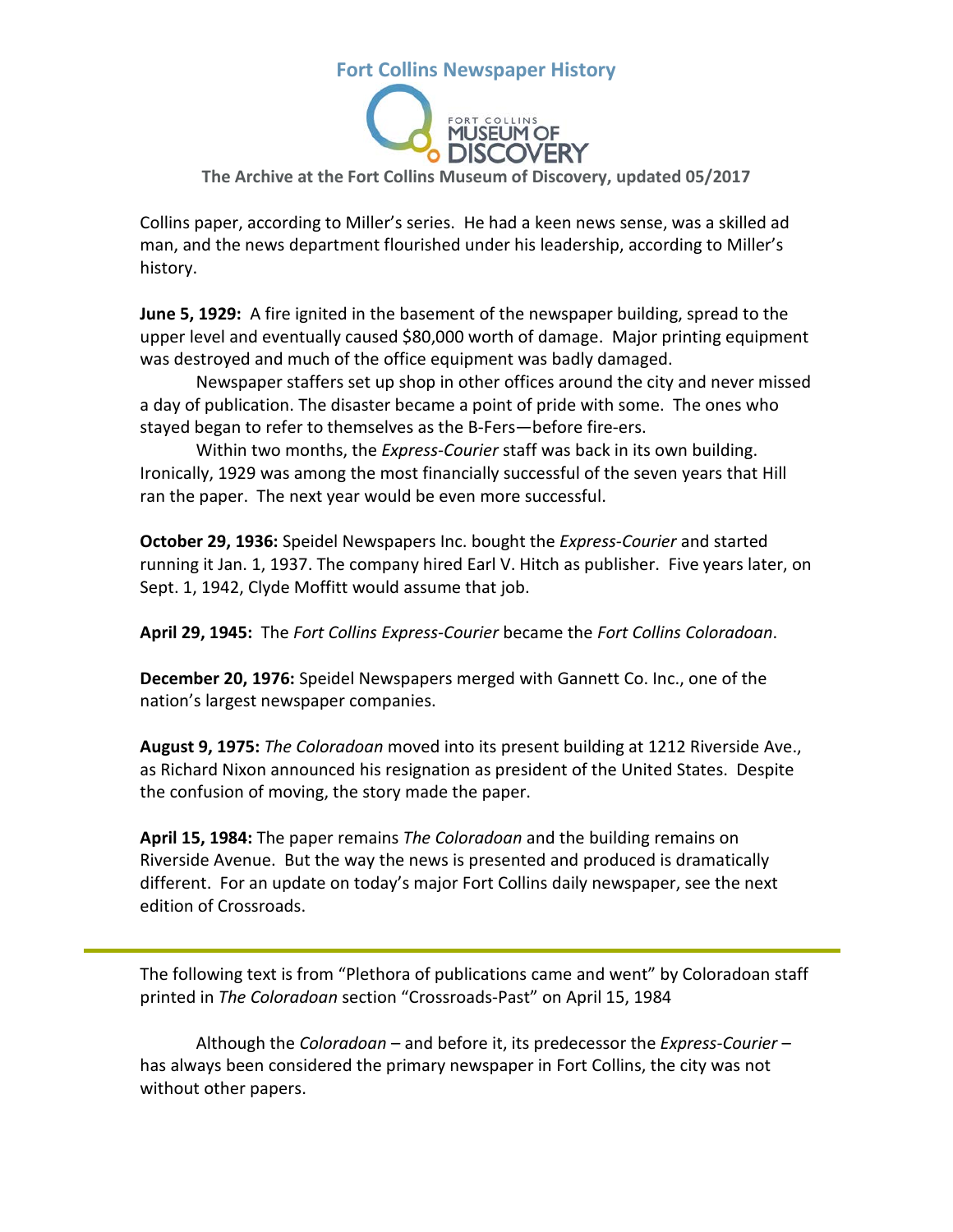

#### **The Archive at the Fort Collins Museum of Discovery, updated 05/2017**

No less than a dozen different newspapers were available from the late 1800s to the early 1900s. Most lasted about a year.

*The Fort Collins Standard* emerged on March 11, 1874, only a year after the founding of the first Fort Collins' paper, the *Larimer County Express*. By 1875, the paper folded.

A paper called the *Larimer County Democrat* debuted in January 1906, and later was called the *Review*. The paper made an attempt to compete with the *Express* and the *Fort Collins Courier* (the two were separate papers at the time) by introducing a daily edition called the *Morning Democrat*. The *Express* and the *Courier* were then dailies, and each published their own weekly as well.

Local business leaders thought three dailies was one too many. So they initiated a petition drive asking the *Express* and the *Courier* to work out a way to eliminate the *Review*. The two leading papers bought out the *Review* and split the equipment and subscription lists.

From that time on, no other paper would seriously threaten the *Express* or the *Courier*.

That doesn't mean they didn't try, though. Papers with names like *The Bee*, *the Gazette*, *The Star*, *The Republican and Argus*, *The Beacon*, and *The Chronicle* cropped up yearly and then died after a short life.

It wasn't until 1973 that the next competitor went to press. And that competitor, the *Triangle Review*, has survived.

The following text is from Jeff Halverstadt "Newspapers leave an imprint on Fort Collins" Printed in *Triangle Review* April 16, 1980.

For a city of its size, Fort Collins has always had its fair share of press representation; indeed, at times it had more newspapers than it could successfully support.

The late  $19<sup>th</sup>$  century was a golden age of newspapers here. No less than six newspapers published in Fort Collins before the turn of the century.

In those days, a newspaper promoted political causes as fervently as they pursued the news. Newspapers were identified with a particular political party and did what they could to support that party's cause.

Foremost in the early days of Fort Collins journalism were the *Express* and the *Courier*, which later merged to become the *Express-Courier*, forerunner of today's *Coloradoan*.

Joseph McClelland, a Civil War veteran and publisher of newspapers in Ohio and Illinois, put the first copy of the *Larimer County Express* on the streets of Fort Collins on April 26, 1873.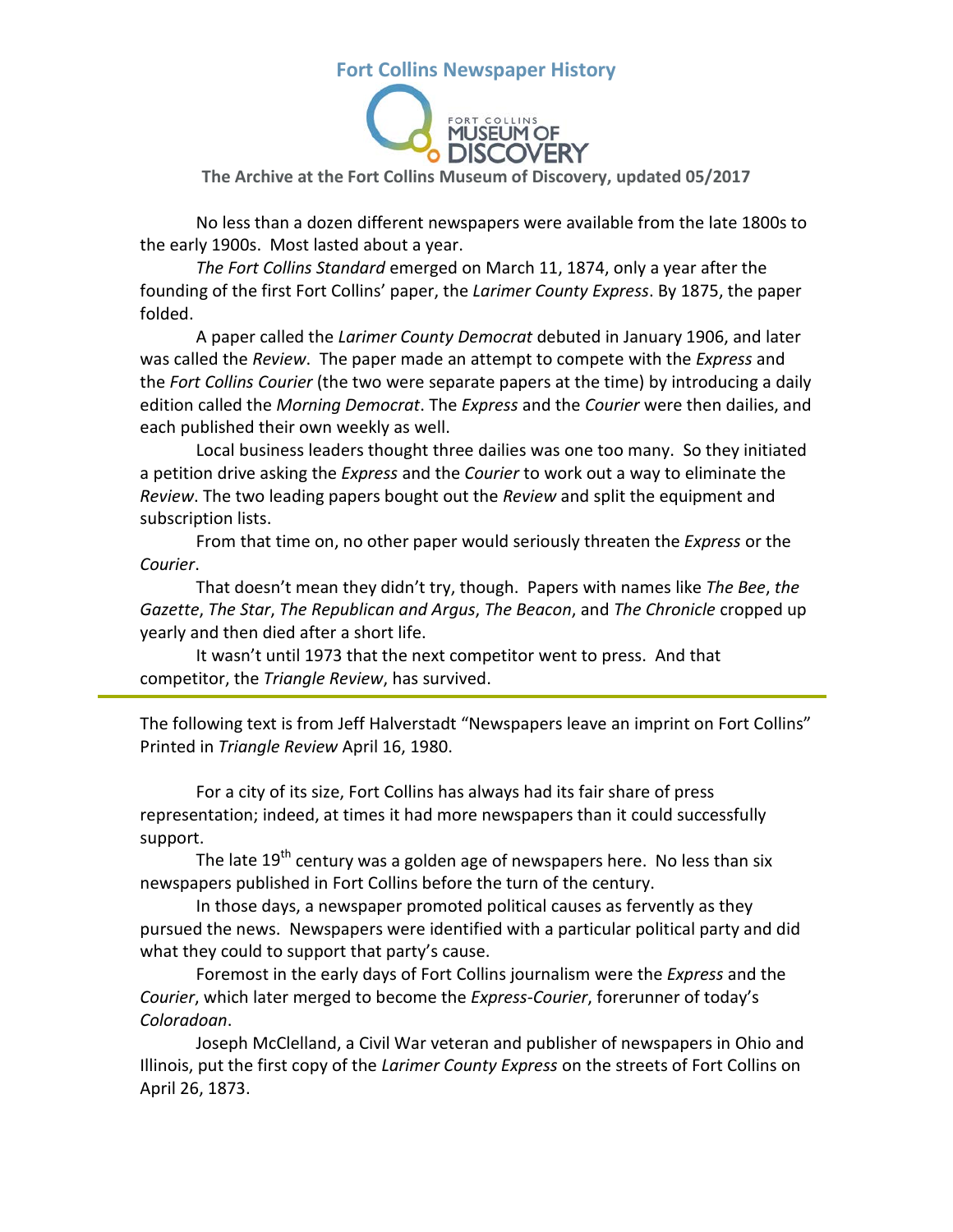

**The Archive at the Fort Collins Museum of Discovery, updated 05/2017**

Larimer County has a population of about 1,500 at the time, and was dependent primarily upon the Denver papers as a source of printed news.

Ansel Watrous, in his *History of Larimer County*, commended McClelland's effort in establishing the paper, saying his competitor's name should shine in county history for a thousand years. Watrous became editor of the rival *Courier* in 1878.

The *Express* met its first competition in March 1874, when Clark Boughton founded the *Standard*. Boughton died a few months after the paper's inaugural edition, and the *Standard* followed its founder into the ages when it faded from the scene in 1876.

The *Courier* first challenged in June 1878, and was the Democratic party's local paper until it fell into the Republican fold in February 1899.

Having lost its position as Fort Collins' sole newspaper, the *Express* began to issue a daily afternoon issue in 1881. The *Courier* followed suit in May 1882.

But, as noted in an issue of the *Courier*, the publishers "found the field too narrow" to support two daily papers, and by 1884, both papers had abandoned their efforts at daily publication. The *Courier* would resume its daily printing in March 1902, and it followed on May 8, 1907, when the *Express* would venture back into the daily field, publishing each morning.

Near the end of the  $19<sup>th</sup>$  century four papers leapt to life here. S.W. Teagarden established the *Larimer County Bee* in 1885, with the stated intention to "drive the *Express* to the wall." The *Bee* passed into obscurity in 1887.

Also taking a crack at the Fort Collins market were the *Larimer County Republican*, which was born and died in 1889, and the *Fort Collins Gazette*, which found its niche in the city's reading habits for part of 1892.

Noteworthy, too, is the *Fort Collins Argus*, a literary paper which overcame a shaky beginning and numerous changes in ownership before changing its name to the *Review*, and becoming the leading Democratic paper in the area.

After the turn of the century, the *Fort Collins Evening Star* completed 10 months' operation before failing in 1903, and the *Fort Collins Beacon* was in publication between 1906 and 1909.

Snipping criticism of "enemy" newspapers was rampant in the days as witnessed a remark in the *Express* of April 17, 1882.

While most of the nation's press was trying to support the actions of President Chester Arthur, who seven months earlier ascended to the White House upon the assassination of President James A. Garfield, others went their own way.

The *Express* condemned the *Denver Tribune* for its "bitter and unwarranted attack" upon Arthur and for calling Charles Guiteau, Garfield's assassin, an "estimable man."